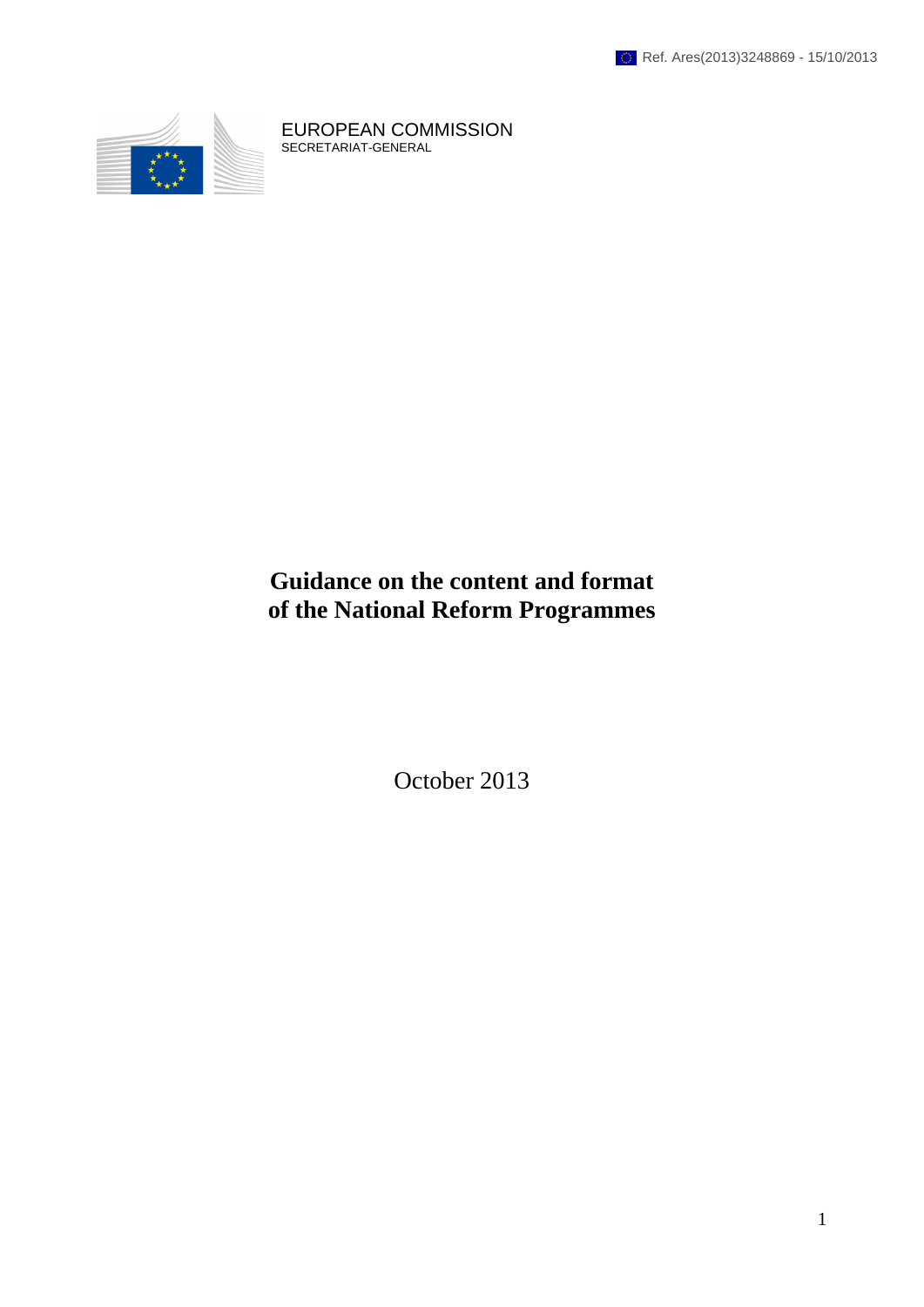# Introduction

The National Reform Programmes (NRPs) are policy documents prepared by Member States in accordance with their national traditions and reflecting domestic priorities. They also play a central role at EU level, alongside the Stability or Convergence Programmes (SCPs), in enabling the collective monitoring and multilateral discussion of policy challenges and reforms.

The NRPs should provide sufficiently comprehensive yet concise information to allow for more in-depth review at EU level. They should be compiled following a process that ensures broad ownership at national level.

It is also important to strike the right balance between reporting on commitments taken and progress made over the last year, and setting out new policy proposals, including available evidence on possible impact and financial estimates consistent with the SCP.

# Purpose and scope of this guidance

The guidance provided here is based on the experience over the last three years and reflects the level of ambition of the new EU economic governance and the need for clarity and transparency of reporting. Guidance is provided in the form of a check-list for coordinators of NRPs to facilitate their work:

- Annex 1 presents a template for the NRP.

- Annex 2 presents tables that can be used to outline the response to country-specific recommendations (where relevant related to the macroeconomic imbalances procedure) and key macro-structural reforms and for reporting on Europe 2020 targets.

In the absence of Country Specific Recommendations, Member States shall follow this guidance *mutatis mutandis*, reflecting e.g. the implementation of policy measures under the macro-economic adjustment programme and reform plans ahead for the key policy areas.

Provisions for Member States subject to an EU/IMF lending programme

In line with Regulation 472/2013, Member States receiving EU/IMF financial assistance subject to conditionality under a macroeconomic adjustment programme are not required to submit an NRP and SCP, given that the regular reporting in the programme context satisfies the relevant reporting requirements.

However, these Member States are asked to report to the Commission on: 1) their Europe 2020 targets, state-of-play and any possible updates; and 2) the fiscal tables of the SCP (the content of the SCP is integrated in the macroeconomic adjustment programme). Such reporting can take the form of a letter.

# Practical arrangements and timetable

Regulation 1466/97 sets the deadline for submission of the programmes in April, preferably by mid-April. In order to alleviate the time pressure at the end of the European Semester, Member States are invited to present their programmes **by 15 April**.

NRPs may be transmitted either in paper form or electronically. Paper copies of the documents should be sent to the Commission marked for the attention of the Secretary General. Electronic copies should be sent to the functional mailbox:

[EC-EUROPEAN-SEMESTER@ec.europa.eu](mailto:EC-EUROPEAN-SEMESTER@ec.europa.eu)

The Commission will continue to post NRPs (as well as letters of commitment) on the Europe 2020 website upon receipt: [http://ec.europa.eu/europe2020/index\\_en.htm](http://ec.europa.eu/europe2020/index_en.htm)

If the reporting tables form part of the NRP, the latter will also be published.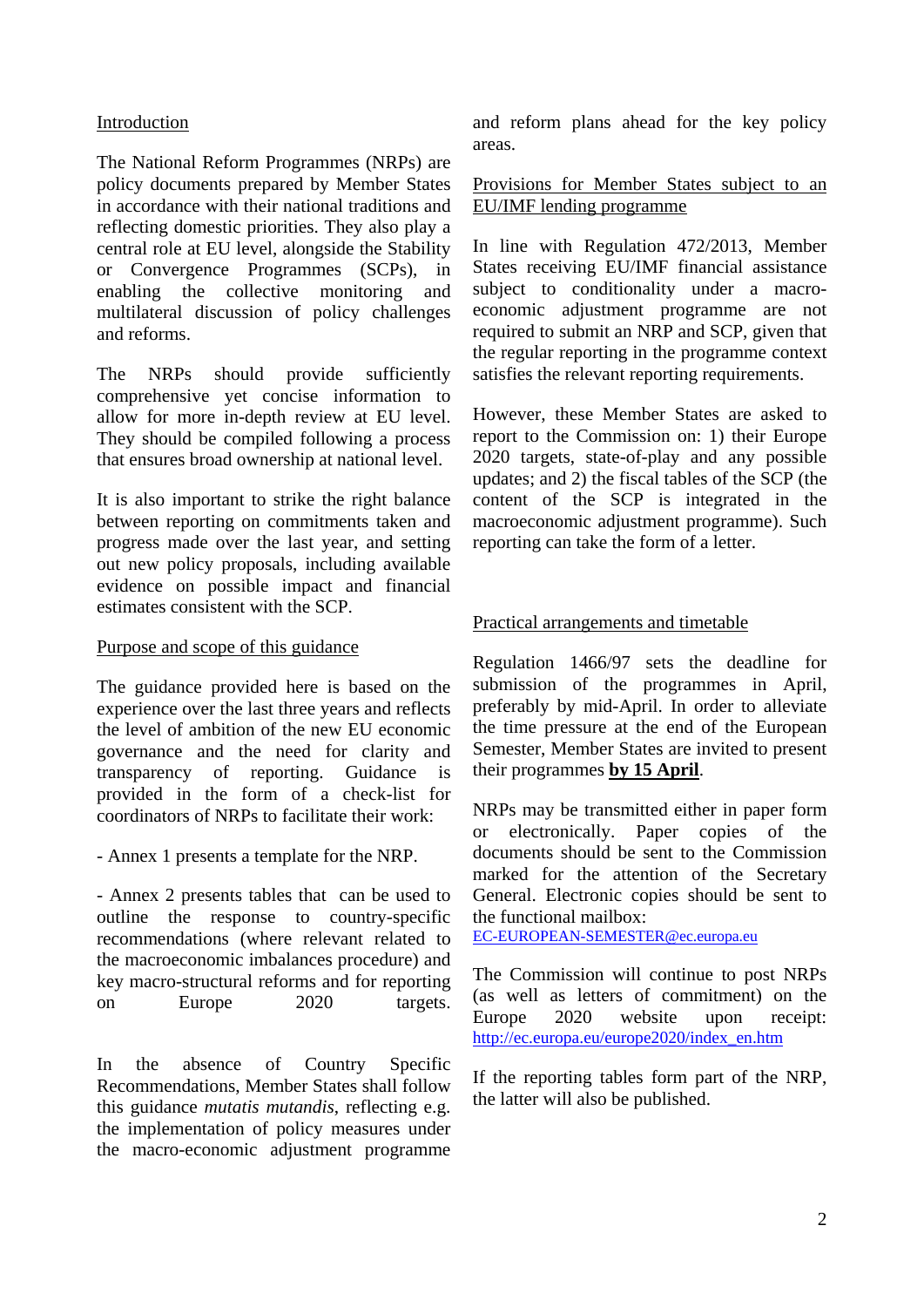# **ANNEX 1: OUTLINE FOR THE NATIONAL REFORM PROGRAMME**

# **1. Introduction** [1-2 pages]

*This section should contain overall information on:* 

- *The overall strategy at national level, including the main reform priorities.*
- *The relation between the measures presented in the NRP and the orientations provided by the Commission in its Annual Growth Survey and the guidance by the Spring European Council.*

### **2. Macroeconomic context and scenario** [2-3 pages]

#### *2.1 Macroeconomic outlook for the period covered by the programme*

*This section should provide for a summary of the main elements of, and appropriate cross-reference with, the macroeconomic scenario described in the SCP (in order to avoid repetitions and overlaps), including an outlook for employment and labour force participation.* 

#### *2.2 Macroeconomic impact of structural reforms*

*Member States are invited to specify the macroeconomic impact of structural reforms included in the macroeconomic scenario.* 

*This section should notably contain a summary of the main quantitative results in terms of GDP, employment and other main macroeconomic variables involved in the exercise, as well as other relevant economic, social and environmental impacts. Methodological considerations should be included in an annex to the NRP.* 

#### **3. Implementation of the country-specific recommendations** [1-2 pages for each recommendation]

*This section should summarise the response to the CSRs. It shall include subsections for each countryspecific recommendation specifying the list of measures taken to implement them and reporting on progress (or explain the reasons for lack of progress). Where relevant, reporting should also specify measures addressing findings in in-depth reviews and recommendations related to the macroeconomic imbalances procedure. The reporting of measures without a well-defined implementation strategy and timetable should be avoided.* 

*For each recommendation, this information should include:* 

- *The current state-of-play in the implementation, describing the main measures (planned or already enacted) to address the CSR, main policy objective and foreseen impact, type of measure (e.g. legal/administrative), timetable, budgetary implications and potential implementation risks*
- *If evidence is available, details of concrete evolution in the situation in the corresponding area(s), e.g. a change in youth unemployment rate.*

*This section shall include cross-references to the reporting tables in Annex 2, if filled in, to avoid provision of overlapping information.* 

*For measures related to fiscal policy, taxation, pension and health systems, it is also suggested to introduce cross-references to the information provided in the SCP in order to avoid repetitions and overlaps.*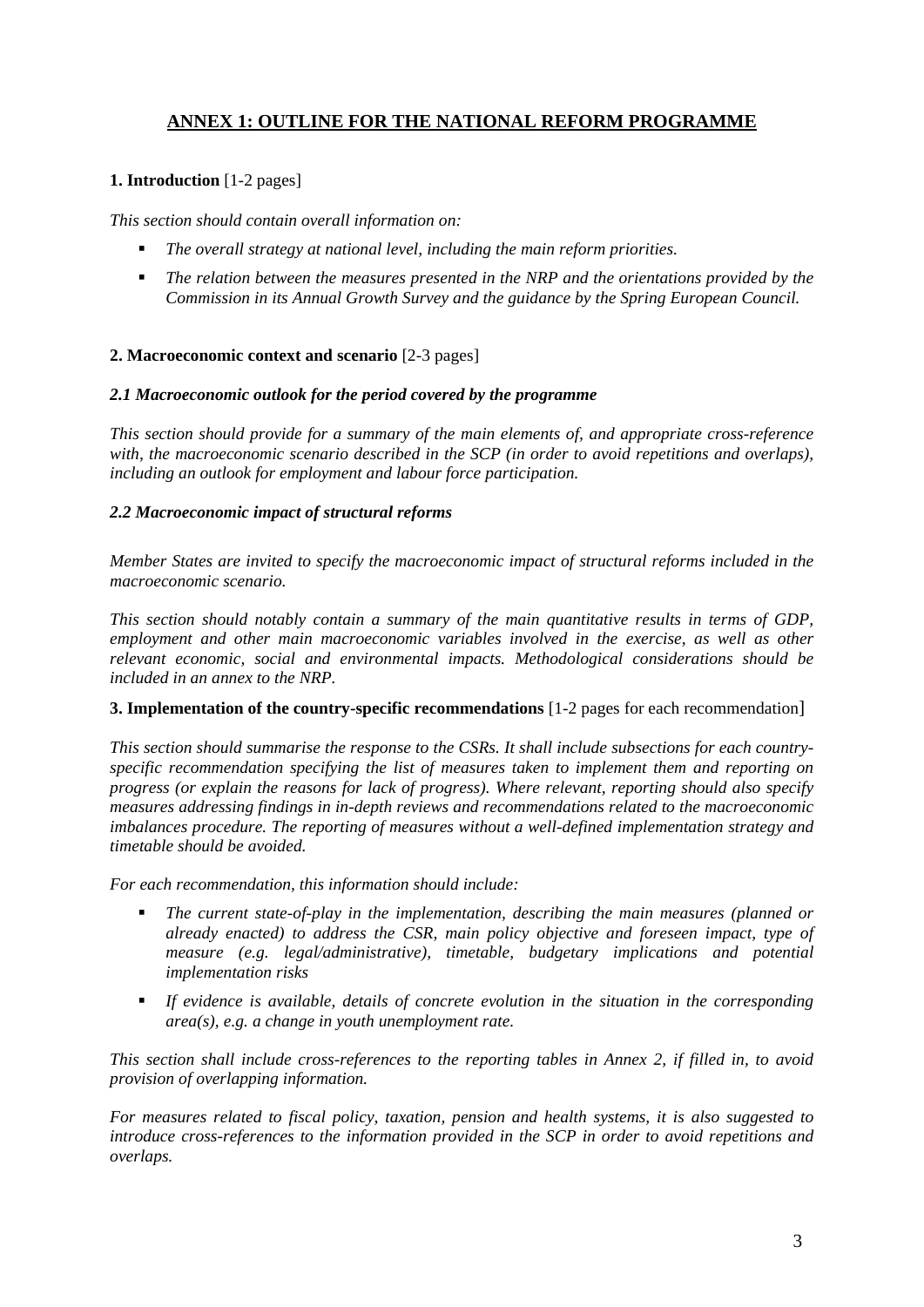#### **4. Progress towards national Europe 2020 targets** [5 pages]

*In this section, Member States should take stock of progress towards their national Europe 2020 targets, informing about possible changes in performances and/or levels of ambition.* 

*This section shall include subsections for each Europe 2020 headline target specifying the main measures contributing to their achievement and reporting on progress (or explain the reasons for lack of progress). Member States should distinguish between reform measures already implemented (the state of play and the corresponding progress need to be reported), the main planned measures and provide information on the estimated impacts of measures to the extent they are not yet covered in section 3.* 

*For each target, Member States should notably report on:* 

- *The main reform measures taken/to be taken to achieve the national targets contributing to the Europe 2020 headline targets. When these are already covered in chapter 3, cross-references can be used.*
- *Specifically, in relation to the Europe 2020 employment headline target, Member States are invited to outline their National Job Plan covering employment, labour market, education and skills, including job-creating measures targeting specific sectors such as the green, ICT and health-care sectors, and measures addressing the implementation of the youth opportunities initiative and youth guarantee.*
- *In relation to the target on poverty and social exclusion, Member States are invited to outline their efforts in implementing active inclusion strategies, including income support, measures to tackle poverty, including child poverty, as well as broad access to affordable and highquality services such as social and health services, childcare and energy supply.*
- *In relation to the Europe 2020 headline target to improve the conditions for research and development, Member States are invited to outline their actions to complete the European Research Area.*
- *For the reporting on the energy efficiency targets and progress, the framework put forward by the energy efficiency Directive needs to be taken into account*<sup>1</sup>.

*This section shall also include cross-references to the reporting table 3 in Annex 2, if filled in, to avoid provision of overlapping information.* 

#### **5. Additional reform measures and the use of structural funds** [as necessary]

1

*This section should report, where relevant, on reform measures to address priorities set out in the Annual Growth Survey and commitments that were not already covered in sections 3 and 4.* 

*This also includes measures taken in the context of the Europe 2020 strategy but not necessarily related to a specific Europe 2020 target, such as actions envisaged as part of Resource Efficiency policies, the digital agenda and industrial policy.* 

*In addition, specifically for the 2014 NRP, Member States should shortly outline the consistency between their funding priorities for the period 2014-2020 and their national Europe 2020 targets under the Europe 2020 strategy.* 

<sup>&</sup>lt;sup>1</sup> While Member States are free to express their national energy efficiency targets in different ways, for compatibility, the targets must also be expressed in terms of an absolute level of primary energy consumption and final energy consumption in 2020, with an explanation of how this has been calculated. In order to be of practical use, this explanation should include (i) the assumptions that have been made about GDP growth and (ii) the factors used for the conversion from primary to final energy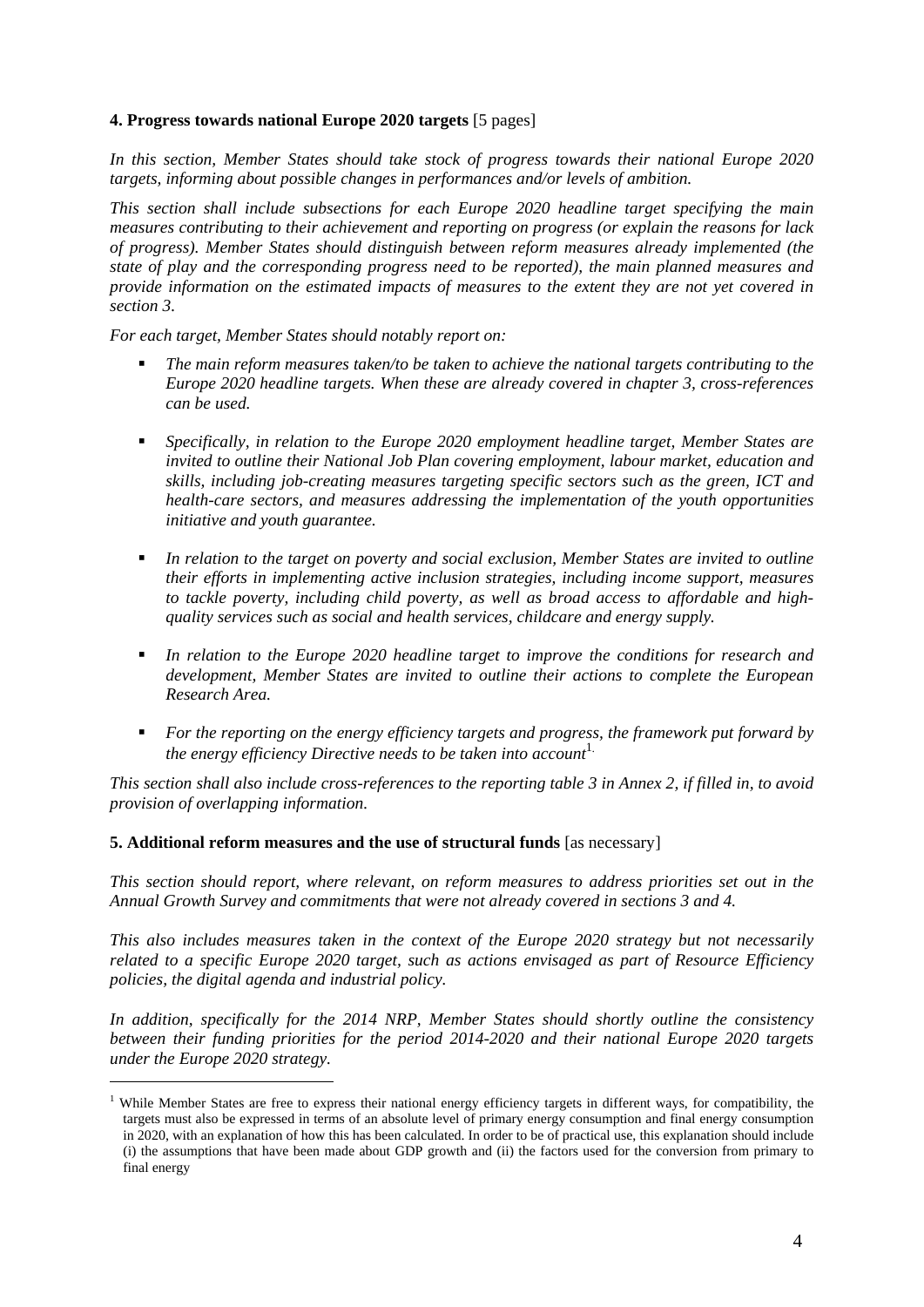*In terms of content, Member States are invited to follow the approach suggested for section 3.* 

#### **6. Institutional issues and stakeholder involvement** [2 pages]

*Involvement and participation of all actors is essential to ensure ownership and facilitate progress on the implementation of country specific recommendations, objectives and targets. This section should thus explain the institutional process for the approval of the NRP as well as the involvement of the national institutional actors (national parliament, regional/local authorities, social partners/civil society).* 

*Member States should notably report on:* 

- *Whether the NRP was presented to the national Parliament and whether or not it was approved by the national Parliament.*
- *Whether the national Parliament had the opportunity to discuss the Council recommendations on the previous programme.*
- *How social partners and the civil society were involved in the preparation of the NRP and in the implementation of the past guidance and commitments.*
- *How regional and local authorities (as relevant, depending on the division of competencies in individual Member States) were involved in the preparation of the NRP and in the implementation of the past guidance and commitments. Good practice examples on the implementation process of the Europe 2020 strategy and the European Semester at regional and local level may also be included.*

*The comments and/or contribution of social partners and other stakeholders may be summarised here and/or provided in annex.*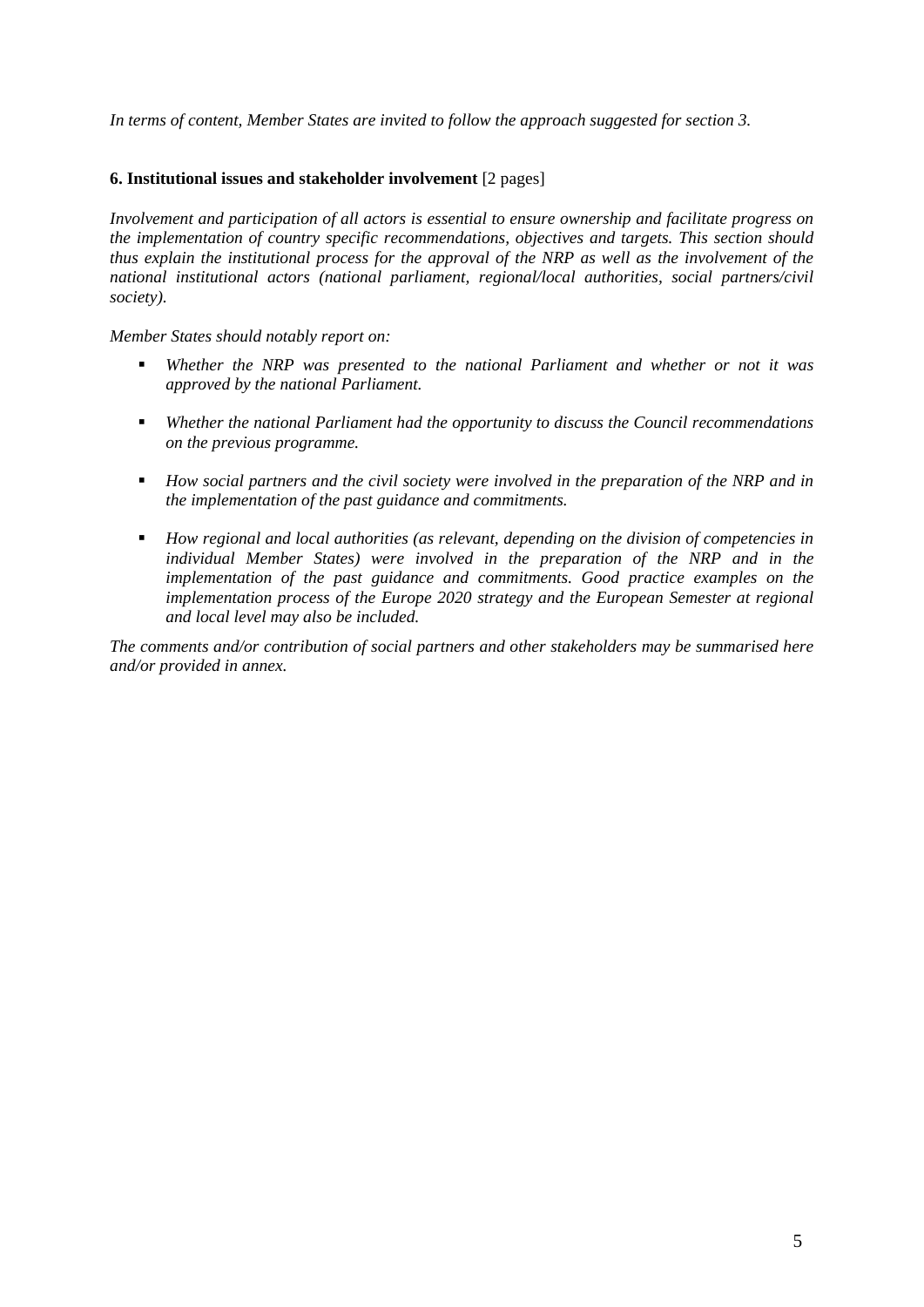# **ANNEX 2: REPORTING TABLES**

# **REPORTING FOR THE ASSESSMENT OF CONTRY-SPECIFIC RECOMMENDATIONS AND KEY MACRO-STRUCTURAL REFORMS**

*The reporting should cover implemented reform measures. It should also cover planned reform measures in so far as they have been announced in sufficient detail and where a timetable and other details on implementation are already available.* 

*The reporting shall divided into two tables:* 

- *Table 1, containing columns 1-12, covers description and qualitative assessment of impacts of the measures taken in response to the country-specific recommendations.*
- *Table 2, containing columns 13-18, covers quantitative impacts of the measures taken in response to the country-specific recommendations. Quantitative impacts can be reported per CSR or per sub-category of a CSR, as relevant.*

|                             | Table 1. Description of the measures taken and information on their qualitative impact |                                                              |                                                             |                                                                                |                                                            |                                                                        |                                              |                                                                      |                                                                             |                                                                                                                                              |                                                                            |
|-----------------------------|----------------------------------------------------------------------------------------|--------------------------------------------------------------|-------------------------------------------------------------|--------------------------------------------------------------------------------|------------------------------------------------------------|------------------------------------------------------------------------|----------------------------------------------|----------------------------------------------------------------------|-----------------------------------------------------------------------------|----------------------------------------------------------------------------------------------------------------------------------------------|----------------------------------------------------------------------------|
|                             |                                                                                        |                                                              |                                                             |                                                                                |                                                            |                                                                        |                                              | Information on planned and already enacted measures                  |                                                                             |                                                                                                                                              | <b>Foreseen impacts</b>                                                    |
| <b>CSR</b><br>number<br>(1) | <b>CSR sub-</b><br>categories<br>(2)                                                   | <b>Number</b><br>and short<br>title of the<br>measure<br>(3) |                                                             | Description of main measures of direct relevance to address the<br><b>CSRs</b> |                                                            |                                                                        | Europe 2020<br>targets                       | <b>Challenges/</b><br><b>Risks</b>                                   | <b>Budgetary</b><br><b>implications</b>                                     | <b>Qualitative elements</b>                                                                                                                  |                                                                            |
|                             |                                                                                        |                                                              | Main policy<br>objectives<br>and<br>relevance for<br>CSR(4) | <b>Description</b><br>of the<br>measure<br>(5)                                 | Legal/<br>Administra-<br>tive<br><i>instruments</i><br>(6) | Timetable on<br>progress<br>achieved in<br>the last 12<br>months $(7)$ | Timetable<br>on.<br>upcoming<br>steps<br>(8) | <b>Estimated</b><br>contribution to<br>Europe 2020<br>targets<br>(9) | Specific<br>challenges/<br>risks in<br>implementing<br>the measures<br>(10) | Overall and<br>yearly change<br>in government<br>revenue and<br>expenditure<br>(reported in<br>mln. national<br>currency)<br>Contribution of | Qualitative description of<br>foreseen impacts and their<br>timing<br>(12) |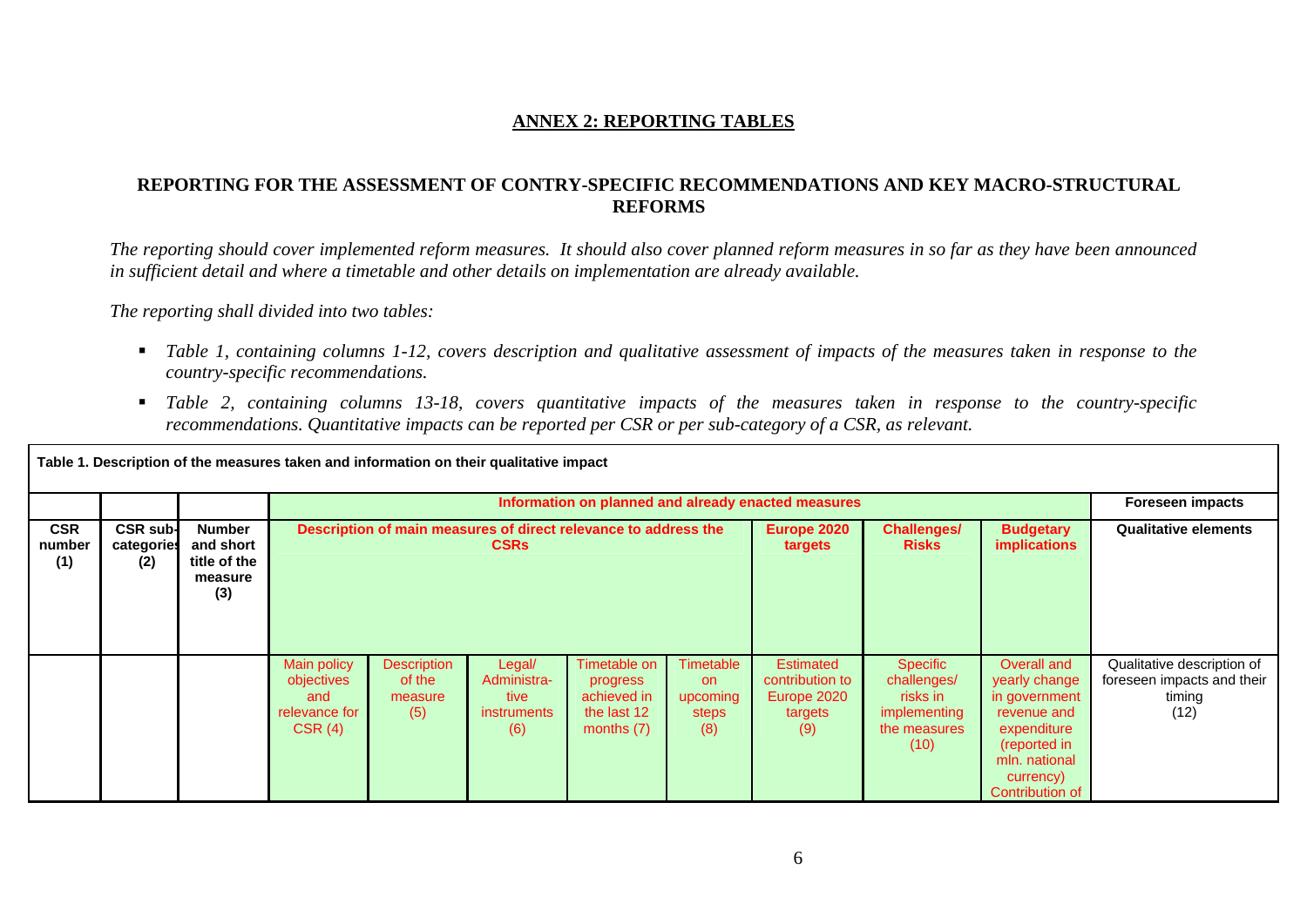|                  |    |           |  |  |  | EU funds<br>(source and<br>amounts)<br>$(11)$ |  |
|------------------|----|-----------|--|--|--|-----------------------------------------------|--|
| CSR <sub>1</sub> | a) | Measure 1 |  |  |  |                                               |  |
|                  |    | Measure 2 |  |  |  |                                               |  |
|                  |    | Measure 3 |  |  |  |                                               |  |
|                  | b) | Measure 1 |  |  |  |                                               |  |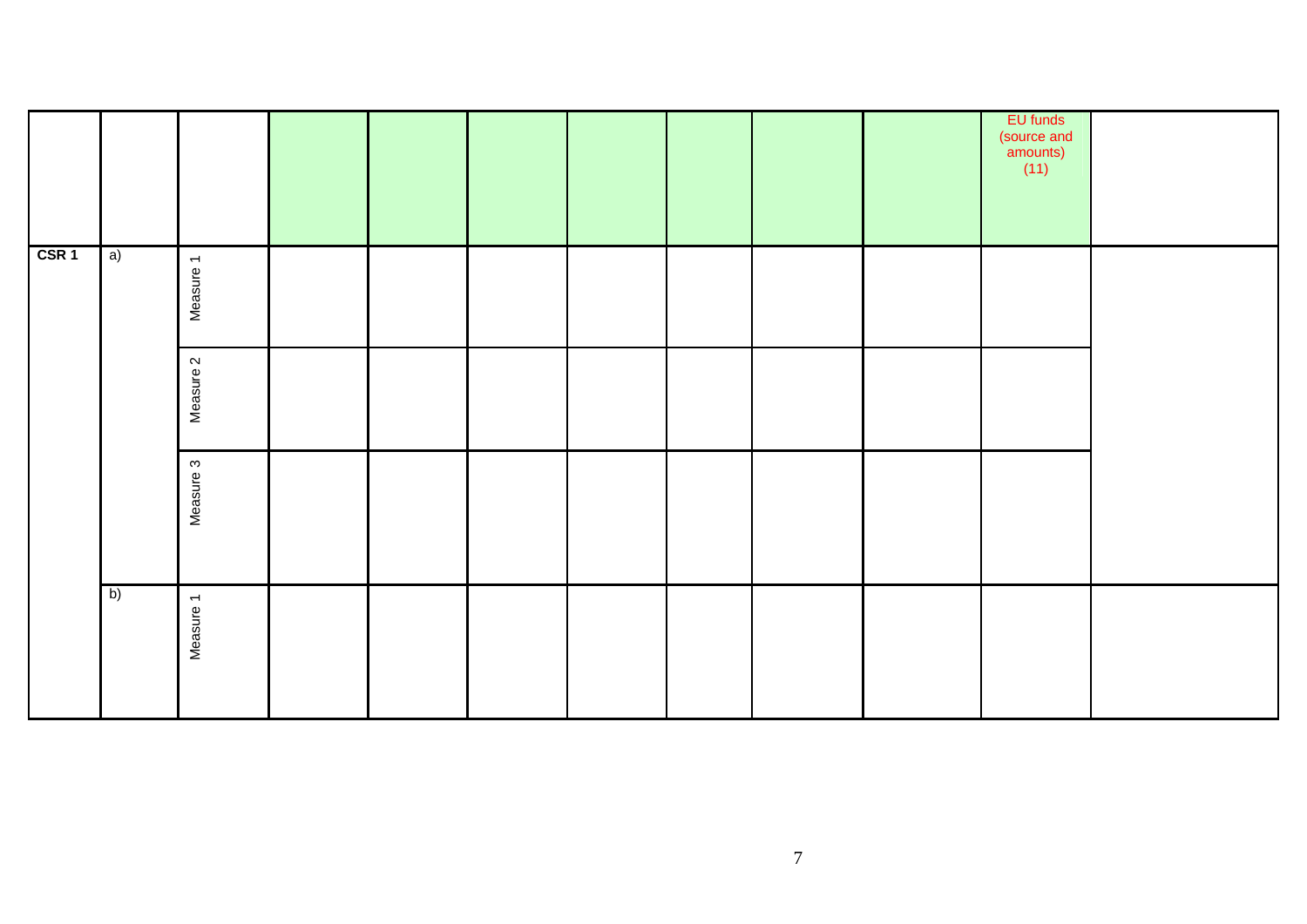|           |           | CSR <sub>2</sub>         |           |           |
|-----------|-----------|--------------------------|-----------|-----------|
|           |           | $\widehat{\mathfrak{w}}$ |           |           |
| Measure 3 | Measure 2 | Measure 1                | Measure 3 | Measure 2 |
|           |           |                          |           |           |
|           |           |                          |           |           |
|           |           |                          |           |           |
|           |           |                          |           |           |
|           |           |                          |           |           |
|           |           |                          |           |           |
|           |           |                          |           |           |
|           |           |                          |           |           |
|           |           |                          |           |           |
|           |           |                          |           |           |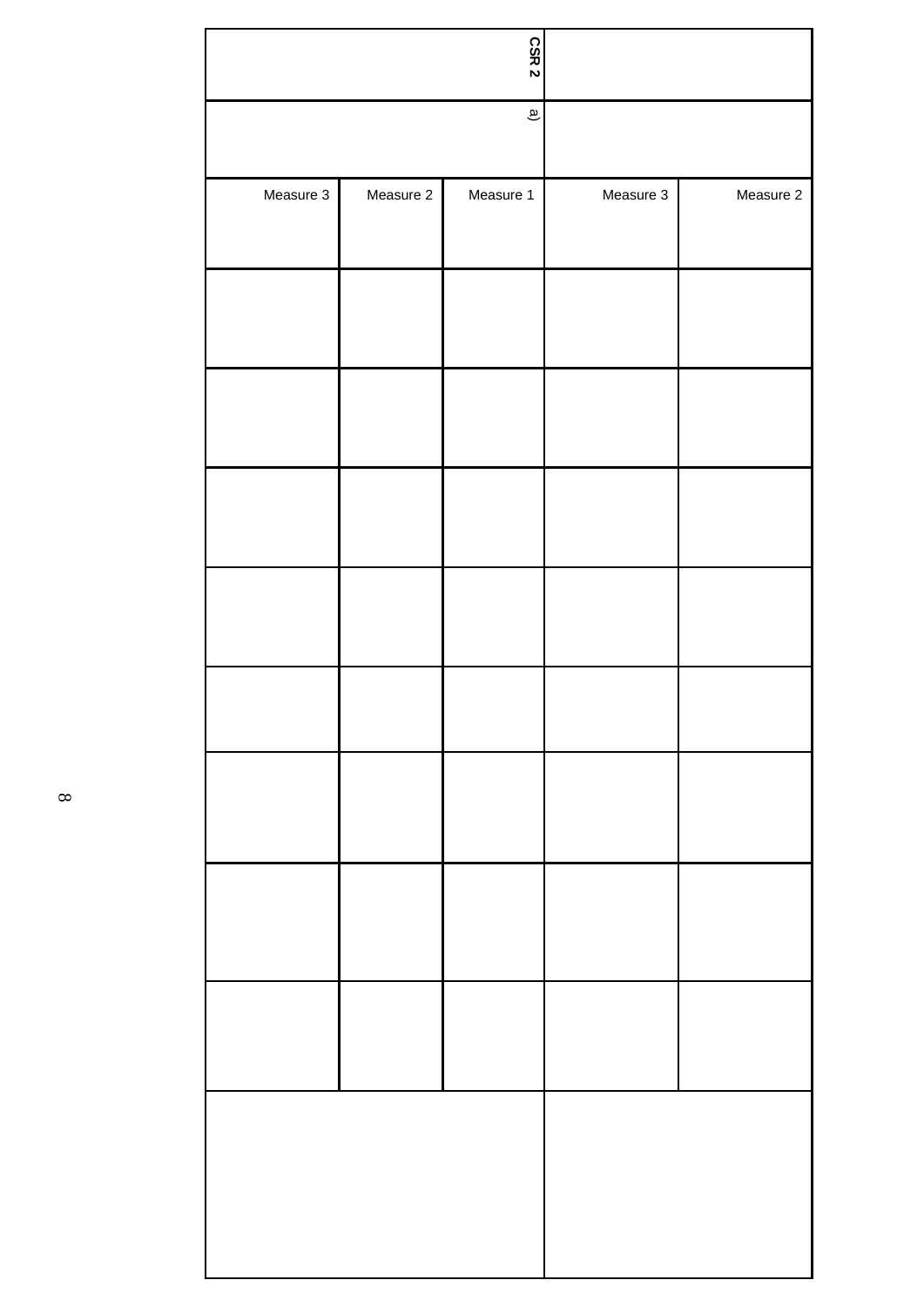|  | $\overline{b}$ | $\overline{\phantom{0}}$<br>Measure |  |  |  |  |  |
|--|----------------|-------------------------------------|--|--|--|--|--|
|  |                | $\mathbf{\Omega}$<br>Measure:       |  |  |  |  |  |
|  |                | $\mathfrak{S}$<br>Measure           |  |  |  |  |  |

# **Explanatory notes to Reporting Table 1:**

**(1)** Reference should be made to the number of the CSR and its content (or a summary thereof).

**(2)** To allow for clear linking of the measures to particular elements of each CSR, the latter should be broken down into "subcategories", where relevant.

**(3)** This column should contain "Measure 1", Measure 2" etc and short titles e.g. Energy tax reform.

**(4)** This column should include for each measure a description of 1-3 sentences about the main objectives in terms of economic, budgetary or labour market policy, and how the measure is relevant to address the CSR. If these objectives relate to several measures, it is sufficient to provide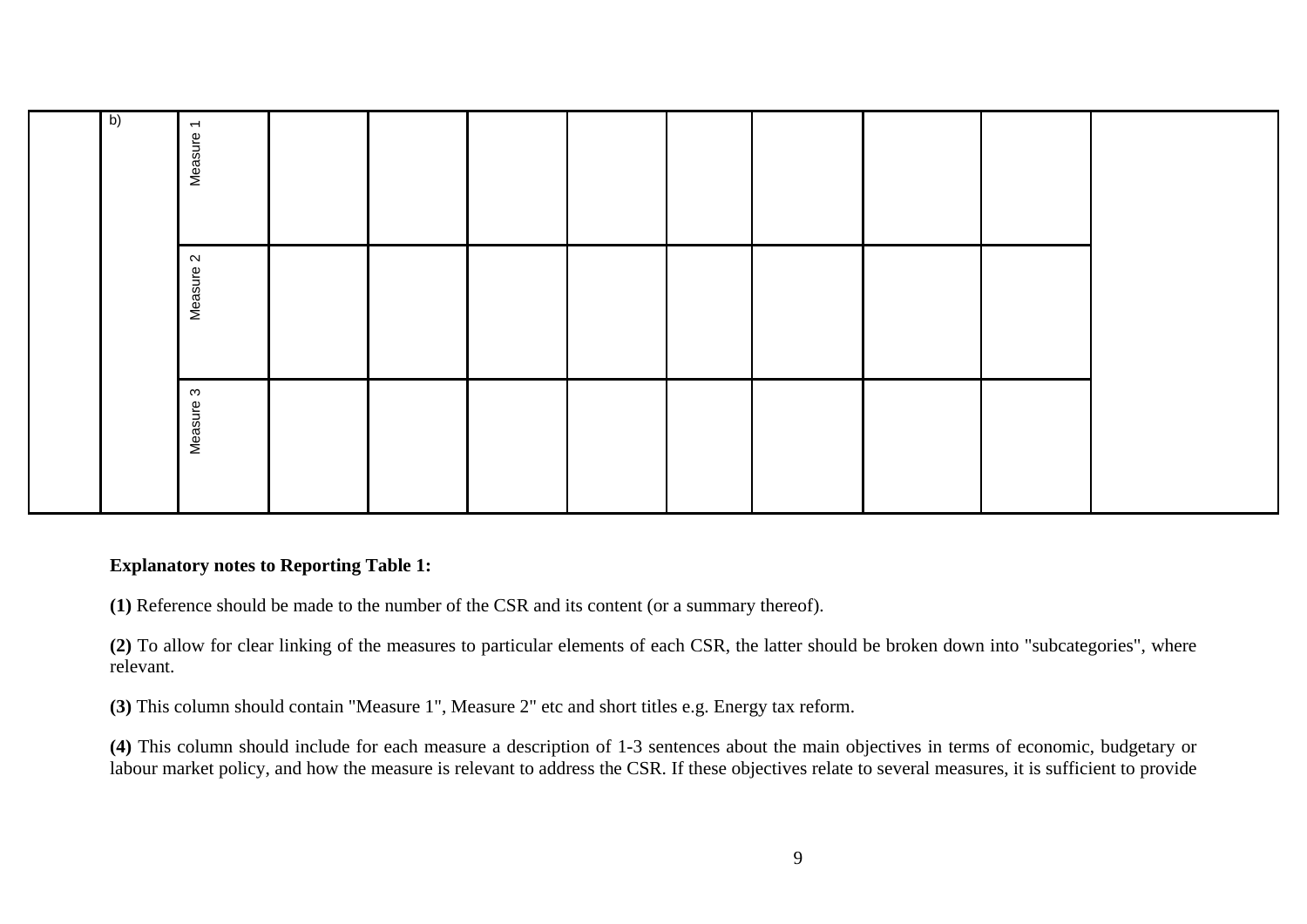references to the corresponding measure where the objective has been spelled out. If the measure addresses a recommendation under the macroeconomic imbalances procedure**,** it should also be mentioned.

**(5)** This column will include for each measure a description of 2-3 sentences synthesising key elements of the measure as well as its coverage. If a policy-programme addressing a CSR contains a significant number of different measures, only those should be elaborated which are likely to have the most significant contribution to the achievement of the objective.

**(6)** Whenever possible, this column should provide concrete references to laws and their official name and numbering. For non-legislative acts, the name of the administrative instrument should be reported (e.g. "*Operational Programme Administrative Capacity*").

**(7)** This column should provide a timetable on the progress achieved since the previous NRP. Each date should be accompanied by some key words which explain what has been achieved by these dates. Even if a measure is already in the implementation phase, this column should be completed. Information such as "under implementation since XX.XX.XXXX" is not sufficient. Even if a measure has been fully implemented, relevant information on steps afterwards could be included (e.g. on evaluations about the implementation).

**(8)** This column should provide a timetable on the progress expected in the future. Each date should be accompanied by some key words which explain what is concretely planned by that date. If there are no concrete dates for future steps, months or half years should be indicated when specific progress is planned. Even if a measure has been or will be fully implemented, relevant information on steps afterwards should be included (e.g. on evaluations of implementation). If possible Member States could also provide information about the timing of the impact.

**(9)** Where relevant, this column should refer to the expected contribution (impact) of the measure to reach the national Europe 2020 headline targets (i.e. in relation to employment rate, R&D investment, climate/energy goals, early school leaving and tertiary degree attainment, poverty reduction).

**(10)** This column should specify the main challenges / risks pertaining to the implementation of the measures.

**(11)** This column should include the budgetary implications of the measure, both on the revenue and expenditure side and whenever possible the *indirect* budgetary impact via the macro-economic effects reported in table 2. When EU funds are involved, the source and amounts should be indicated separately. In case of structural measures on public finance, the expected impact on the public debt should also be reported.

**(12)** This column should include a brief qualitative description of the foreseen impacts of the measure and their expected timing.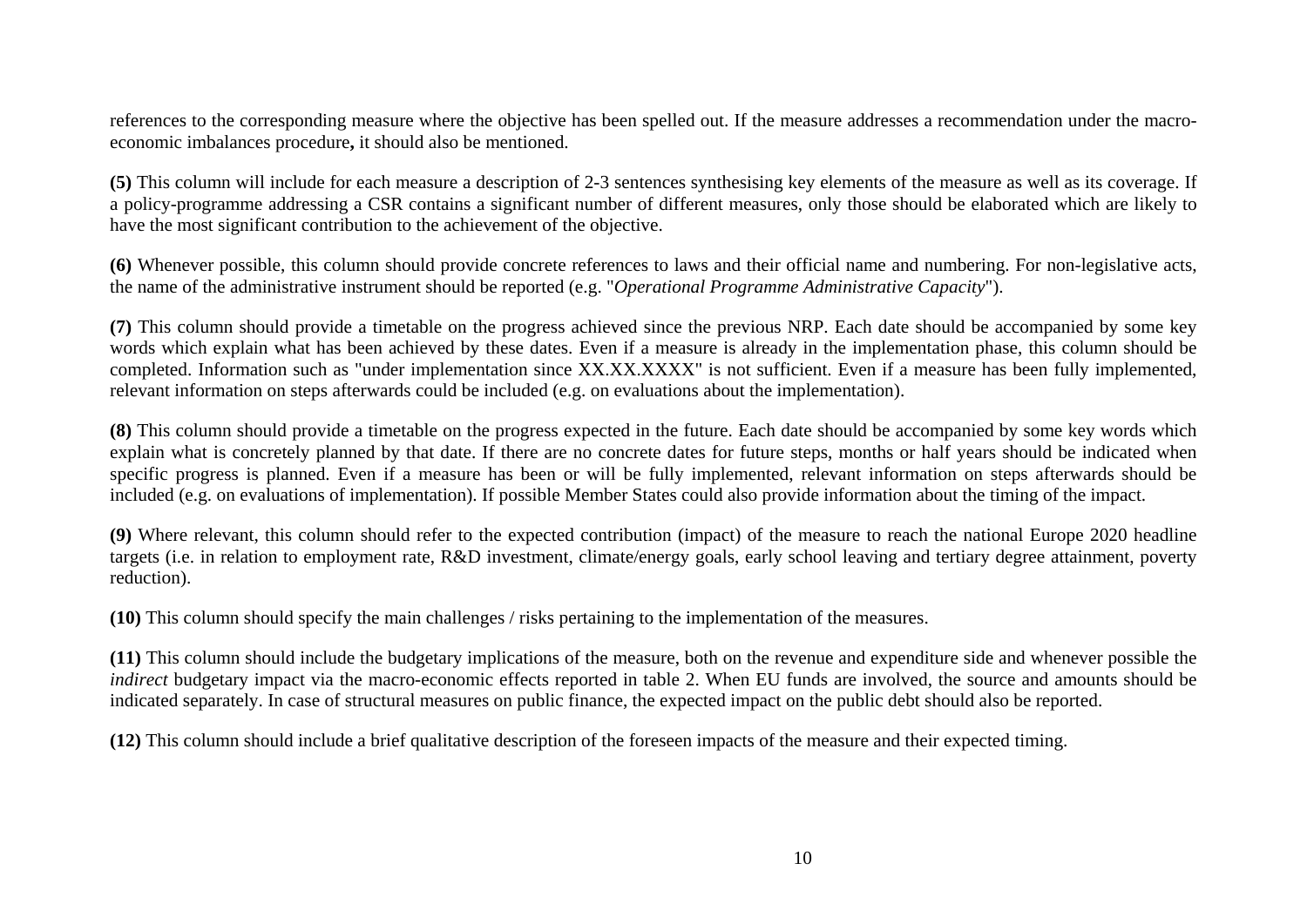| Table 2. Quantitative assessment of the measures |                                      |                                     |                                                                                |                                                       |                                                                                       |                                                                                      |                              |                                   |          |          |  |  |
|--------------------------------------------------|--------------------------------------|-------------------------------------|--------------------------------------------------------------------------------|-------------------------------------------------------|---------------------------------------------------------------------------------------|--------------------------------------------------------------------------------------|------------------------------|-----------------------------------|----------|----------|--|--|
|                                                  |                                      |                                     |                                                                                | <b>Methodological elements</b>                        |                                                                                       |                                                                                      | <b>Quantitative elements</b> |                                   |          |          |  |  |
| <b>CSR</b><br>number<br>(1)                      |                                      |                                     |                                                                                | Main macroeconomic/<br>simulation assumptions<br>(14) | Main outcome of macroeconomic simulations<br>(15)                                     |                                                                                      |                              |                                   |          |          |  |  |
|                                                  | <b>CSR sub-</b><br>categories<br>(2) | <b>Number and</b><br>short title of | <b>Relevant features of</b><br>the model used/<br>estimation technique<br>(13) |                                                       | <b>Description</b><br>(16)                                                            | Yearly and cumulated effect on GDP and<br>other main macroeconomic variables<br>(17) |                              | Other impacts/<br>indicators (18) |          |          |  |  |
|                                                  |                                      | the measure<br>(3)                  |                                                                                |                                                       |                                                                                       | Year <sub>t</sub>                                                                    | Year t+1                     | Year t+2                          | Year t+3 | Year t+n |  |  |
| CSR <sub>1</sub>                                 | a)                                   |                                     |                                                                                |                                                       | GDP                                                                                   |                                                                                      |                              |                                   |          |          |  |  |
|                                                  |                                      | Measure 1                           |                                                                                |                                                       | Private<br>Consumption                                                                |                                                                                      |                              |                                   |          |          |  |  |
|                                                  |                                      |                                     |                                                                                |                                                       | Gross capital<br>formation                                                            |                                                                                      |                              |                                   |          |          |  |  |
|                                                  |                                      |                                     |                                                                                |                                                       | Net exports                                                                           |                                                                                      |                              |                                   |          |          |  |  |
|                                                  |                                      |                                     |                                                                                |                                                       | Employment                                                                            |                                                                                      |                              |                                   |          |          |  |  |
|                                                  |                                      |                                     |                                                                                |                                                       | Contribution of<br>production factors<br>to potential GDP<br>(labour capital,<br>TFP) |                                                                                      |                              |                                   |          |          |  |  |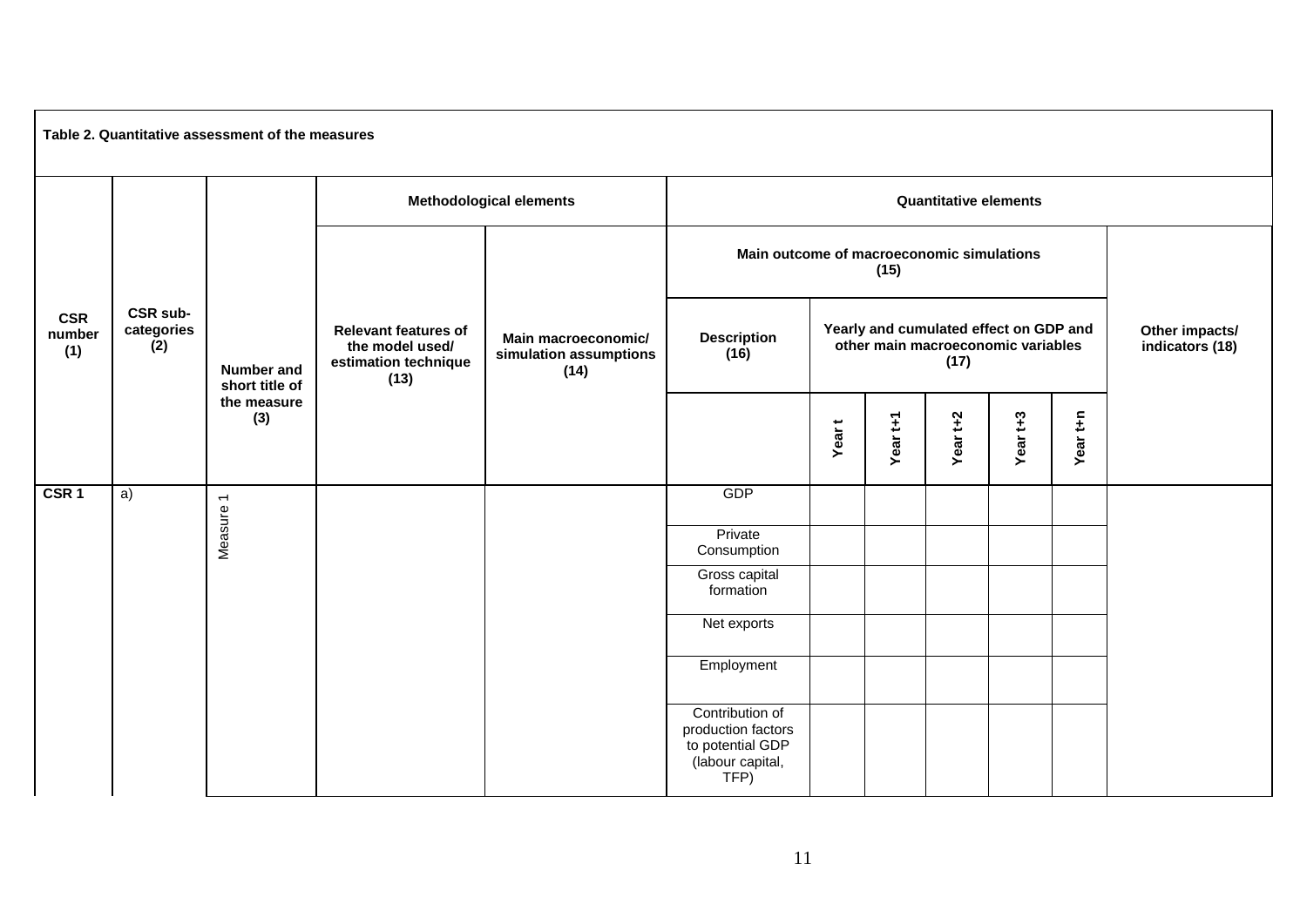|  |           |                            | GDP                                                                                   |  |  |  |
|--|-----------|----------------------------|---------------------------------------------------------------------------------------|--|--|--|
|  | Measure 2 |                            | Private<br>Consumption                                                                |  |  |  |
|  |           |                            | Gross capital<br>formation                                                            |  |  |  |
|  |           |                            | Net exports                                                                           |  |  |  |
|  |           |                            | Employment                                                                            |  |  |  |
|  |           |                            | Contribution of<br>production factors<br>to potential GDP<br>(labour capital,<br>TFP) |  |  |  |
|  |           |                            | GDP                                                                                   |  |  |  |
|  | Measure 3 |                            | Private<br>Consumption                                                                |  |  |  |
|  |           | Gross capital<br>formation |                                                                                       |  |  |  |
|  |           |                            | Net exports                                                                           |  |  |  |
|  |           |                            | Employment                                                                            |  |  |  |
|  |           |                            | Contribution of<br>production factors<br>to potential GDP<br>(labour capital,<br>TFP) |  |  |  |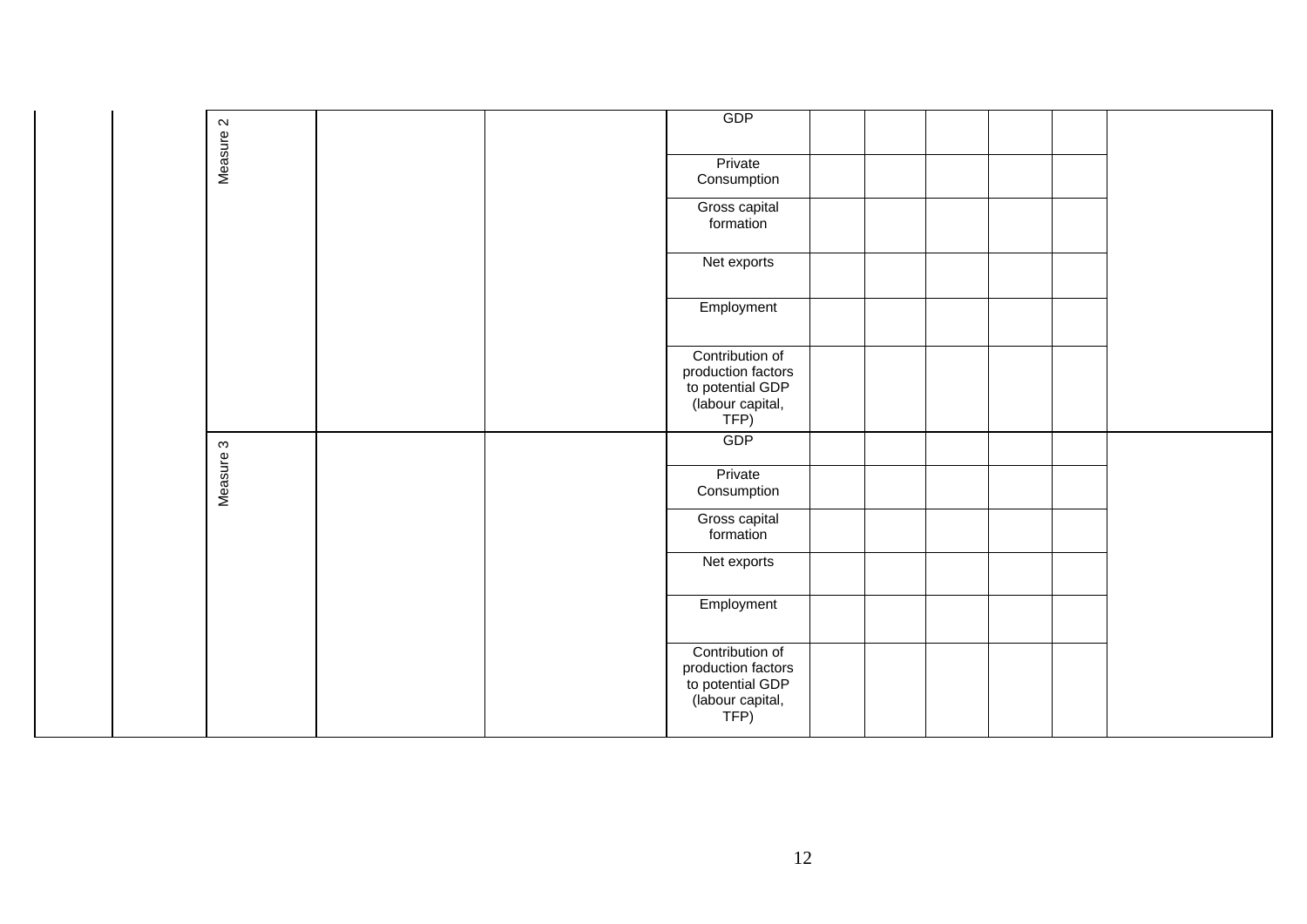# **Explanatory notes to Reporting Table 2:**

**(1)** Reference should be made to the number of the CSR and its content (or a summary thereof).

**(2)** To allow for clear linking of the measures to particular elements of each CSR, the latter should be broken down into "subcategories", where relevant.

**(3)** This column should contain "Measure 1", Measure 2" etc and short titles e.g. Energy tax reform.

**(13)** This column should include all relevant information on the analytical and methodological approach used in the empirical exercise. This would include: (a) the type of the model used/estimation technique (e.g. econometric estimations or simulation based assessments with DSGE/dynamic CGE/static CGE models, etc.); (b) data sources and the frequency of macroeconomic data used in the empirical exercise; (c) if available, the list of references related to the main methodological paper(s) that describes the structure of the country-specific model underlying the empirical exercise.

**(14)** This column should encompass the main macroeconomic and simulation assumptions underlying the estimation.

**(15)** This column summarises the main macroeconomic variables involved as well as the quantitative results of the macroeconomic simulations exercise.

**(16)** Specifically, this column contains the list of the macroeconomic variables which are assumed to be affected by the enacted or planned structural reforms presented in the programmes. The list reported in the reporting table is illustrative (but not exhaustive) and can be changed and/or broadened according to the type of reforms implemented at national level.

**(17)** This column reports the quantitative impact of the structural reforms expressed as the yearly and/or cumulated effect on the GDP and the other main macroeconomic variables (components of aggregate demand, employment and contribution of the production factors to the potential output growth) involved in the simulation as well as the policy simulation horizon (which does not necessary coincide with the programme period). The macroeconomic impact of structural reforms needs to take the form of a number expressing the difference (in percentage points) with respect to the reference scenario, i.e. the scenario that does not include the structural measures)

**(18)** This column shall contain other relevant indicators that can also demonstrate economic, social or environmental impacts. Examples would include resource efficiency indicator or social impacts (other than on employment). This can also include information on the expected direct results from the measure (e.g. how many people are expected to be supported by a new ALMP measures; or which increase in the proportion of unemployed will be covered by an increase ALMP budget).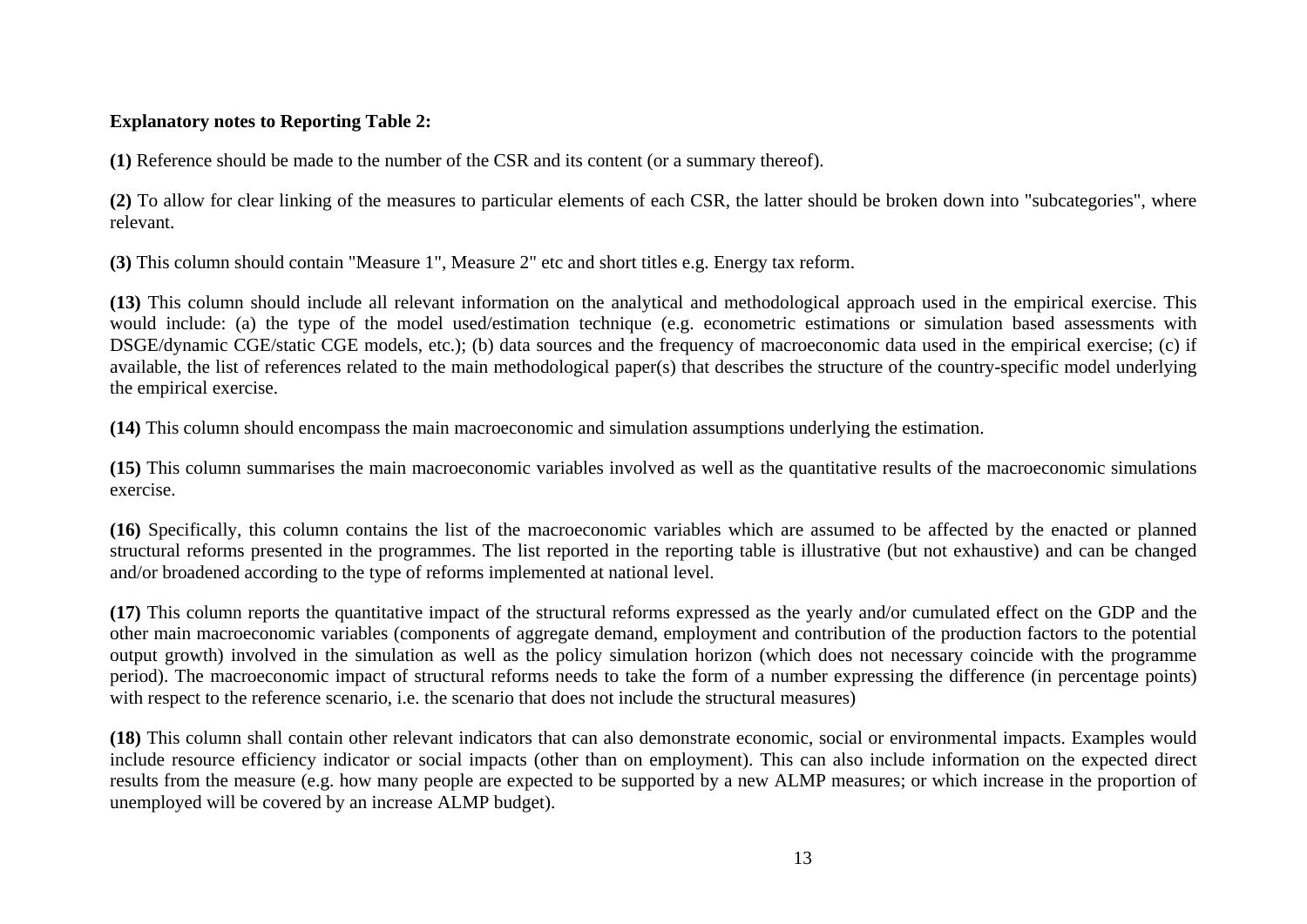# **REPORTING ON NATIONAL EUROPE 2020 TARGETS AND OTHER KEY COMMITMENTS**

### **Explanatory notes to Reporting Table 3:**

*Apart from measures relevant for the achievement of the national Europe 2020 targets, only key reform commitments for the next 12 months should be included. The reporting table should cover in more detail measures not yet reported in Tables 1 or 2 of Annex 2 or cross-references to Table 1 or 2 otherwise. Information on impacts should be provided to the extent available.* 

| Table 3. Description of the measures taken and information on their qualitative impact |                                                                |                                                |  |  |  |  |  |  |  |
|----------------------------------------------------------------------------------------|----------------------------------------------------------------|------------------------------------------------|--|--|--|--|--|--|--|
| <b>Progress on implementation</b>                                                      | List of measures and their state of play that were implemented | The estimated impacts of the measures          |  |  |  |  |  |  |  |
|                                                                                        | in response to the commitment                                  | (qualitative and/or quantitative) <sup>2</sup> |  |  |  |  |  |  |  |
| <b>National 2020 headline targets</b>                                                  |                                                                |                                                |  |  |  |  |  |  |  |
| National 2020 employment target []                                                     |                                                                |                                                |  |  |  |  |  |  |  |
| National 2020 R&D target []                                                            |                                                                |                                                |  |  |  |  |  |  |  |
| GHG emission reduction target []                                                       |                                                                |                                                |  |  |  |  |  |  |  |
| Renewable energy target []                                                             |                                                                |                                                |  |  |  |  |  |  |  |
| National energy efficiency target []                                                   |                                                                |                                                |  |  |  |  |  |  |  |
| National early school leaving target []                                                |                                                                |                                                |  |  |  |  |  |  |  |
| National target for tertiary education []                                              |                                                                |                                                |  |  |  |  |  |  |  |
| National poverty target []                                                             |                                                                |                                                |  |  |  |  |  |  |  |

<sup>&</sup>lt;sup>2</sup> Cross references with column 9 of Table 1